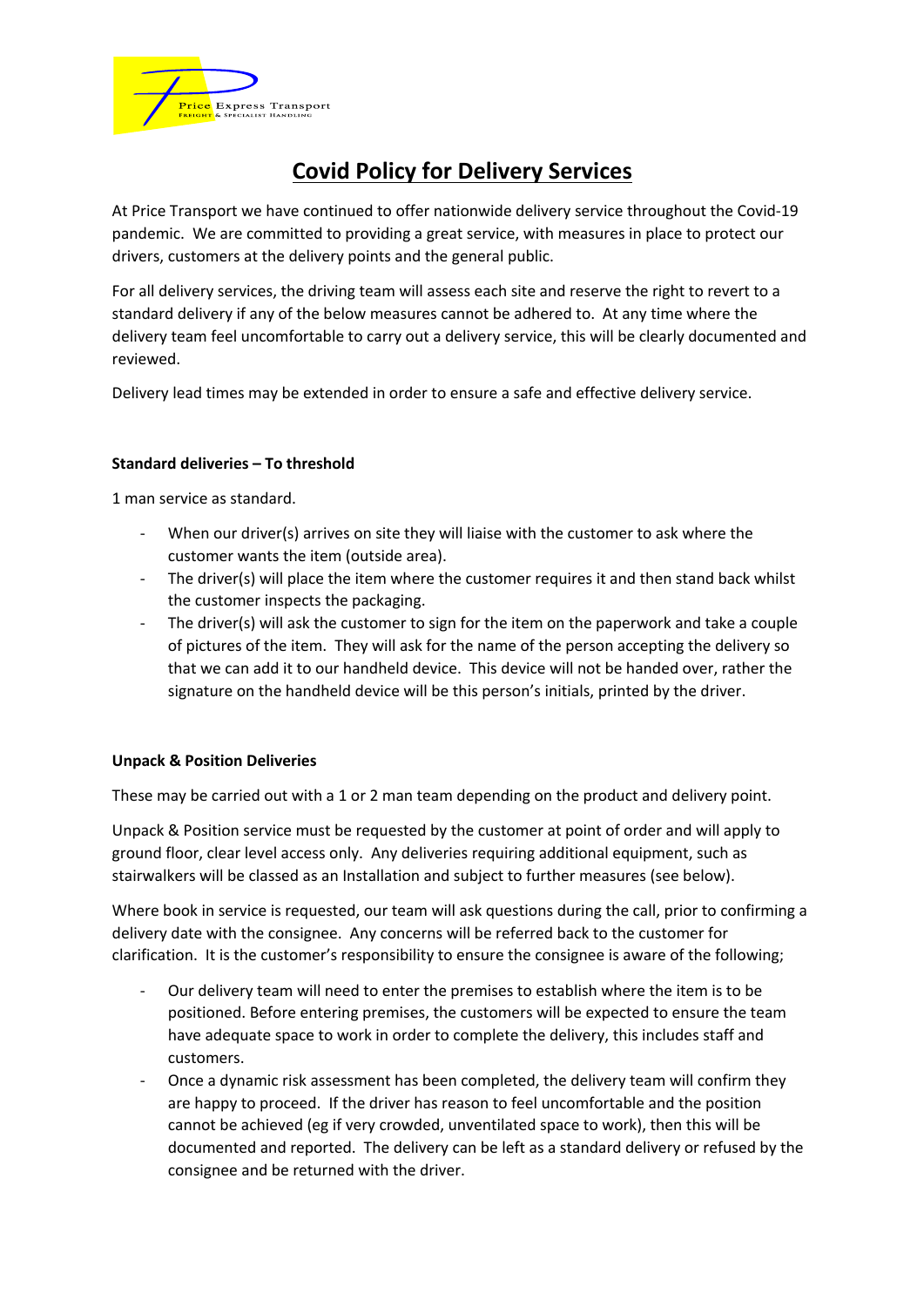

- Our delivery team will be expected to wear PPE where required inside delivery premises, including face masks and maintain distance from consignees and the general public at all times.
- The delivery team will place the item where the customer requires it and then stand back whilst the customer inspects the item.
- The driver(s) will ask the customer to sign for the item on the paperwork and take a couple of pictures of the item. They will ask for the name of the person accepting the delivery so that we can add it to our handheld device. This device will not be handed over, rather the signature on the handheld device will be this person's initials, printed by the driver.
- The delivery team will need to be able to access facilities for hand washing prior to leaving site where required.
- Once delivery has been made, we recommend as an extra caution that the consignee sanitises the area by cleaning all handles and surfaces that our teams may have been in contact with.

### **Installations**

Installations are generally carried out by a 2 man team, with bespoke arrangements for individual customers and equipment. Unpack and position deliveries requiring additional equipment (such as stairwalkers), manpower or time on site will be treated as an ad hoc installation.

For customers that have bespoke agreements for Installation services, Risk assessments as provided from both parties must be adhered to at all times. Site surveys should be provided wherever possible and a contact name and number must be provided for site or Engineers

For ad hoc requirements;

- A site survey form may be required to determine site access and delivery requirements
- Contact details for site must be provided in advance
- The install will be reviewed and booked in with the appropriate delivery team and measures in place.

### **Local lockdowns / restrictions**

In line with Government policy on controlling the virus, any area where a lockdown is in place to restrict indoor mixing of households, Price Transport will continue to service these areas with deliveries, but will revert to Standard delivery service only unless agreed in advance as a bespoke installation (as per paragraph above). We would encourage all customers to ensure consignees will be on site to accept deliveries as any attempt will be chargeable unless we are requested to cancel a delivery by 5pm the day before.

### **Staff Absence**

The majority of our vehicles are manned with a 2 man team. We have taken as many precautions as we can to minimise risk and to avoid a situation where multiple drivers / driver's mates will need to isolate if one of them display symptoms or test positive for Covid-19. This includes;